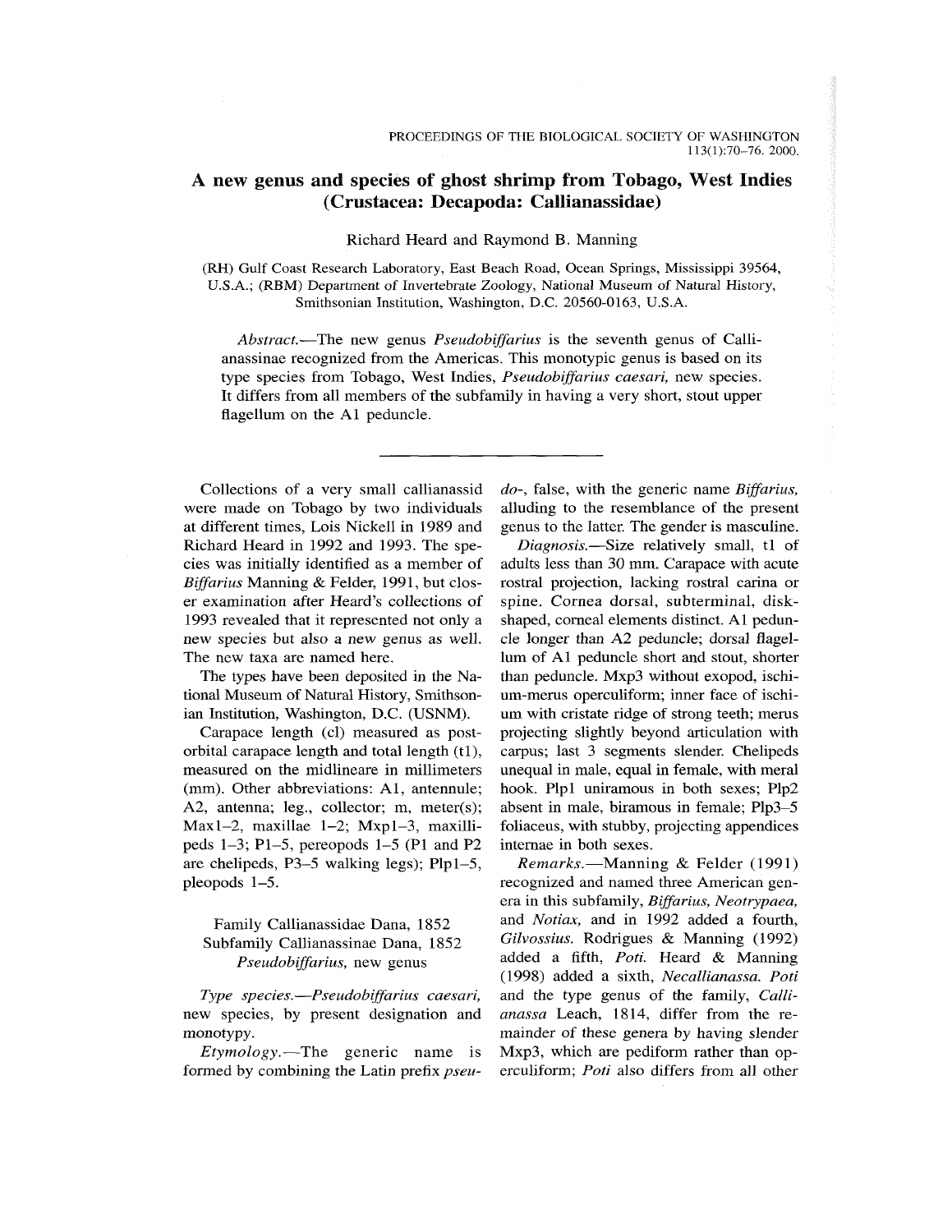# $VOLUME$  113, NUMBER 1  $71$

genera in the subfamily by having an incomplete linea thalassinica on the carapace. Members of *Neotrypaea* and *Notiax* are known only from the eastern Pacific; members of the other genera are known only from the western Atlantic.

Members of *Pseudobijfarius* can be distinguished at once from the American genera with broad Mxp3 by the short, stout dorsal flagellum of Al. They further differ from both *Neotrypaea* and *Gilvossius* in having the appendix intemae of the Plp3-5 embedded in the edge of the pleopod, whereas they are projecting in *Pseudobiffarius,* as in *Bif~ farius, Necallianassa* and *Notiax.* In *Notiax*  the second male pleopod is present, whereas it is absent in *Pseudobijfarius;* members of *Notiax* also have a strong rostral spine extending almost beyond the cornea and a median distal spine on the telson. Members of *Biffarius* lack the strong ridge of teeth present on the inner margin of the Mxp3 in members of *Pseudobiffarius.* 

### *Pseudobiffarius caesari,* new species Figs. 1, 2, 3a-k, n-o, 4, 5a

*Material.*—Tobago: Lover's Beach, northwest corner of Man O'War Bay  $[11^{\circ}19'$ N, 60°34'W], protected beach and shallow reef, depth ca. 2 m, leg. R. Heard, sta 3, 6 Apr 1992: 1 male, cl 3.2 mm (paratype, USNM 260965).

Pirate's Cove, east side of Man O'War Bay, depth 2-3 m, leg. R. Heard, 12 Jan 1992: 3 females, 2 non-ovigerous, cl 2.6 and 3.8, 1 ovigerous, cl 4.1 (paratypes, USNM 260970).

Buccoo Reef [11°11'N, 60°49'W], back reef area with sand bottom, depth ca. 2 m, leg. R. Heard, sta lOA (1992 sta 2), 11 Jan 1993: 1 male, cl 4.7 mm (holotype, USNM 260966).

Coral Gardens, Buccoo Reef, depth 5 m, leg. Lois Nickell, 6 Jul 1989: 1 female, cl 3.6 mm (paratype, USNM 260968).—Coral Gardens, Buccoo Reef, depth 2 m, leg. Lois Nickell, 2 Aug 1989: 1 female, cl 6.0 mm, tl 26 mm (paratype, USNM 260969).

Pigeon Point [11°10'N, 60°51'W], depth 1 m, on sand, leg. R. Heard, 15 Jan 1993: 1 female, cl 4.4 mm (paratype, USNM 260967).

Lowlands Lagoon [= Petit Trou; 13°50'N, 61°05'W], leg. R. Heard, sta. 9, 7 Apr  $1992: 1$  male, cl  $5.4$  mm (paratype, USNM 260971).

*Diagnosis.*—Size very small, cl 6.0 mm or less and tl 30 mm or less in adults. Telson subrectangular, with small submarginal spines posteriorly and distinct median and posterolateral spines. Mxp3 ischium-merus operculiform, without exopod, inner surface of ischium with strong crest of teeth. Major cheliped not dimorphic in males; merus of both chelipeds with ventral hook. Male lacking Plp2. Uropods unarmed.

*Description.*—Carapace (Figs. 1, 4a—c) smooth, with dorsal oval, without cardiac prominence; cervical groove distinct; linea thalassinica distinct, parallel to longitudinal axis of body; rostrum short, acute, not produced into distinct spine; lateral frontal projections present, low, obtuse.

Abdominal somites (Figs. 1, 4a, d) smooth, somite 1 saddle-like, shortest; somite 2 longest, almost twice as long as somite 6, with small tuft of setae posterolaterally, set in submarginal longitudinal crease; somites 3—5 subequal in length, each with small lateral row of setae set in submarginal crease; somite 6 about as long as telson, with median carina. Telson (Fig. 4e, f) subrectangular, tapering posteriorly, slightly longer than wide, with anterior tuft of setae mid-dorsally and some isolated setae and small spinules dorsally, submarginal row of spinules present posteriorly; posterior margin setose, emarginate, with median spine and 2 pairs of posterolateral spines.

Eyes (Figs. 1, 4a-c, 5a) flattened, slightly convex, about as long as first segment of Al peduncle, external margins moderately convergent, mesial margins parallel, tips pointed; cornea rounded, darkly pigmented, subterminal.

Al peduncle (Figs. 4a, b, 5a) extending beyond A2 peduncle; segment 3 more than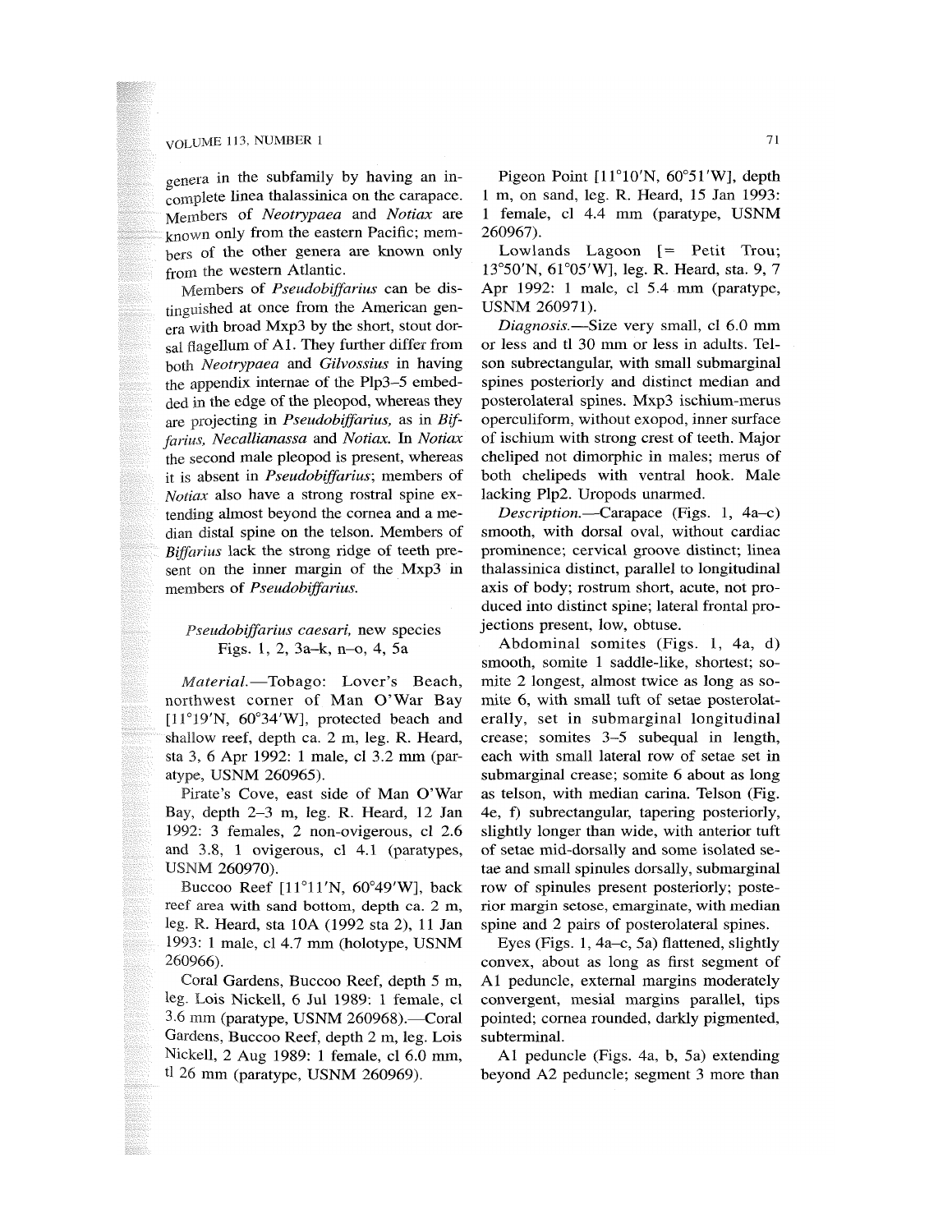**72** PROCEEDINGS OF THE BIOLOGICAL SOCIETY OF WASHINGTON



Fig. L *Pseudobijfarius caesari,* new genus and species, male holotype (USNM 260966), cl 4.7 mm, Buccoo Reef. Lateral view. Scale = 1 mm.

twice as long as segment 2, segment 1 subequal to segment 2; upper flagellum stout, much shorter than distal segment of peduncle. A2 peduncle (Figs. 4a, b, 5a) with segment 4 slightly shorter than segment 3 and as long as segment 1 and 2 together; antennal scale not evident; flagellum much longer than peduncle.

Mandible (Fig. 3a, b) with numerous small teeth on incisor process; molar process unarmed; palp 3-segmented, segment 3 elongate, longer than segments 1 and 2 combined, tapering distally. Maxl (Fig. 3c) with broad basal endite, distal lobe almost forming right angle; coxal endite elongate, triangular; palp slender, with curved tip. Max2 (Fig. 3d) with protopodal endites bilobed, distalmost lobe elongate, triangular; palp slender; exopod broad, with crenulated margins. Mxpl (Fig. 3e) with protopodal endites very slender, bilobed; palp very small but distinct, longer than wide; exopod bilobed, mesial margin densely setose with short, spatulate setae (Fig. 3f); epipod subrectangular, elongate. Mxp2 (Fig. 3g) with

5-segmented endopod, terminal segment short, spatulate; exopod unsegmented, shorter than endopodal merus; protopod with small setose epipod, apparently lacking arthrobranch. Mxp3 (Fig. 3h-k) ischium-merus sub-operculiform; ischium about as wide as long, mesial surface with dentate crest of large teeth; merus more than 1.5 times wider than long, almost 4 times wider than carpus and propodus, distal margin of outer face projecting beyond articulation with carpus; propodus much longer than wide, tapering distally, only slightly wider than digitiform dactylus.

Males with very unequal chelipeds. In larger cheliped of male (Figs. 1, 2a, b): ischium with ventral margin spinulose in largest of 3 males; merus with dorsal margin spinulose in proximal fourth, smooth distally, posterior margin with spinules proximal to distally-directed hook, with distal portion serrated; carpus distinctly longer than wide, smooth dorsally and ventrally, broadly rounded proximally; palm shorter than carpus, length less than height; fingers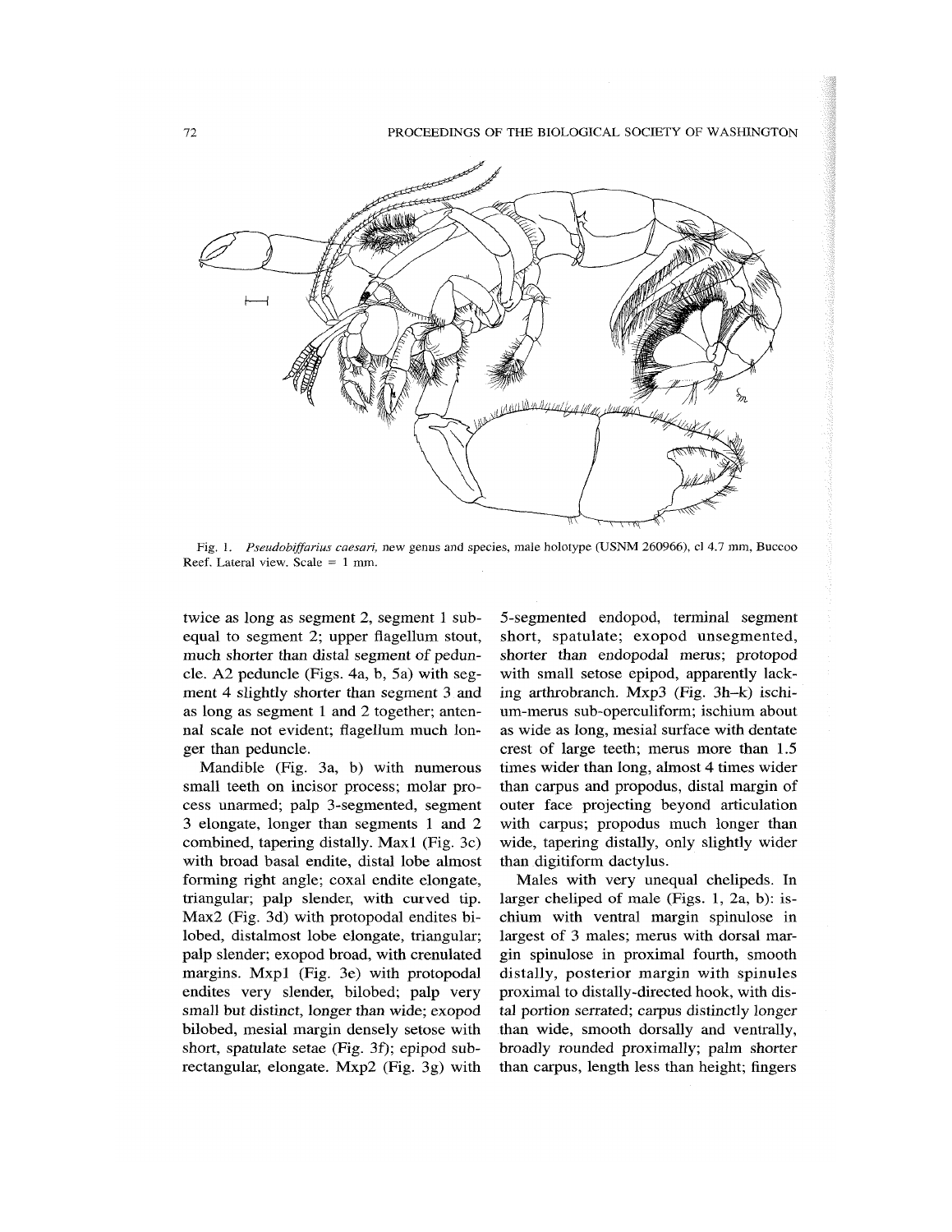### VOLUME 113, NUMBER 1 **73**



Fig. 2. *Pseudobiffarius caesari,* new genus and species, a, Male major PI, outer aspect; b, Male major PI, inner aspect; c, Female P2; d, Male P2; e, Male minor PI; f, Juvenile male minor PI, setae omitted; g, Juvenile male major P1; h, Male P3; i, Female P4; j, Female P5; k, Female Plp1; l, Female Plp2. a, b, d, male holotype (USNM 260966), cl 4.7 mm, Buccoo Reef; c, g, h, k, 1, female paratype (USNM 260967), cl 4.4 mm. Pigeon Point; e, f, juvenile male paratype (USNM 260965), cl 3.2 mm. Lover's Beach. Scale: a-j, 0.5 mm; k, 1, 1.0 mm.

about as long as palm, gaping, tips acutely pointed, crossing; cutting edge of movable finger minutely serrated; gape conspicuous, base with dorsal convex lobe, edge serrate, above smoother, deep invagination in distal border of propodus.

Smaller cheliped of male (Fig. 2d, e) and both chelipeds of female (Fig. 2c) similar in size (chelipeds symmetrical in female): ischium smooth, unarmed, about as long as merus; merus with small, acute hook at midlength of ventral margin; carpus longer than

Table 1.—Gill formula of *Pseudobiffarius caesari,*  new genus and species.

|               | Maxillipeds |                 |  | Pereopods<br>$2\begin{array}{ccc}3 & 4\end{array}$ |  |  |  |  |
|---------------|-------------|-----------------|--|----------------------------------------------------|--|--|--|--|
|               |             | $2^{\degree}$ 3 |  |                                                    |  |  |  |  |
| Pleurobranchs |             |                 |  |                                                    |  |  |  |  |
| Arthrobranchs |             |                 |  | 2 2 2 2                                            |  |  |  |  |
| Podobranchs   |             |                 |  |                                                    |  |  |  |  |
| Epipods       |             |                 |  |                                                    |  |  |  |  |
| Exopods       |             |                 |  |                                                    |  |  |  |  |

other joints, length about 2.5 times height; pahn less than half as long as merus, length and height subequal; fingers subequal, curved, slightly longer than palm, sharply pointed, with some serrations on cutting edge of fixed finger, tip of fingers crossing.

P2 (Fig. 2c, d) with fingers not gaping, cutting edges straight, smooth. P3 (Fig. 2h) with ischium and merus of about same width, merus longer than ischium; carpus broadening distally; propodus wider than carpus, anterior and posterior margins convex, posterior margin much longer than anterior; dactylus as long as wide, spatulate. P4 (Fig. 2j) lacking subchelar projection. P5 (Fig. 2i) distinctly chelate, fingers small, tips curved.

Branchial formula, differing from normal callianassid formula in complete absence of arthrobranch on Mxp2, as shown in Table 1.

Plpl of male uniramous, 2-segmented. Male lacking Plp2. Plpl of female (Fig. 2k) uniramous, 2-segmented, proximal segment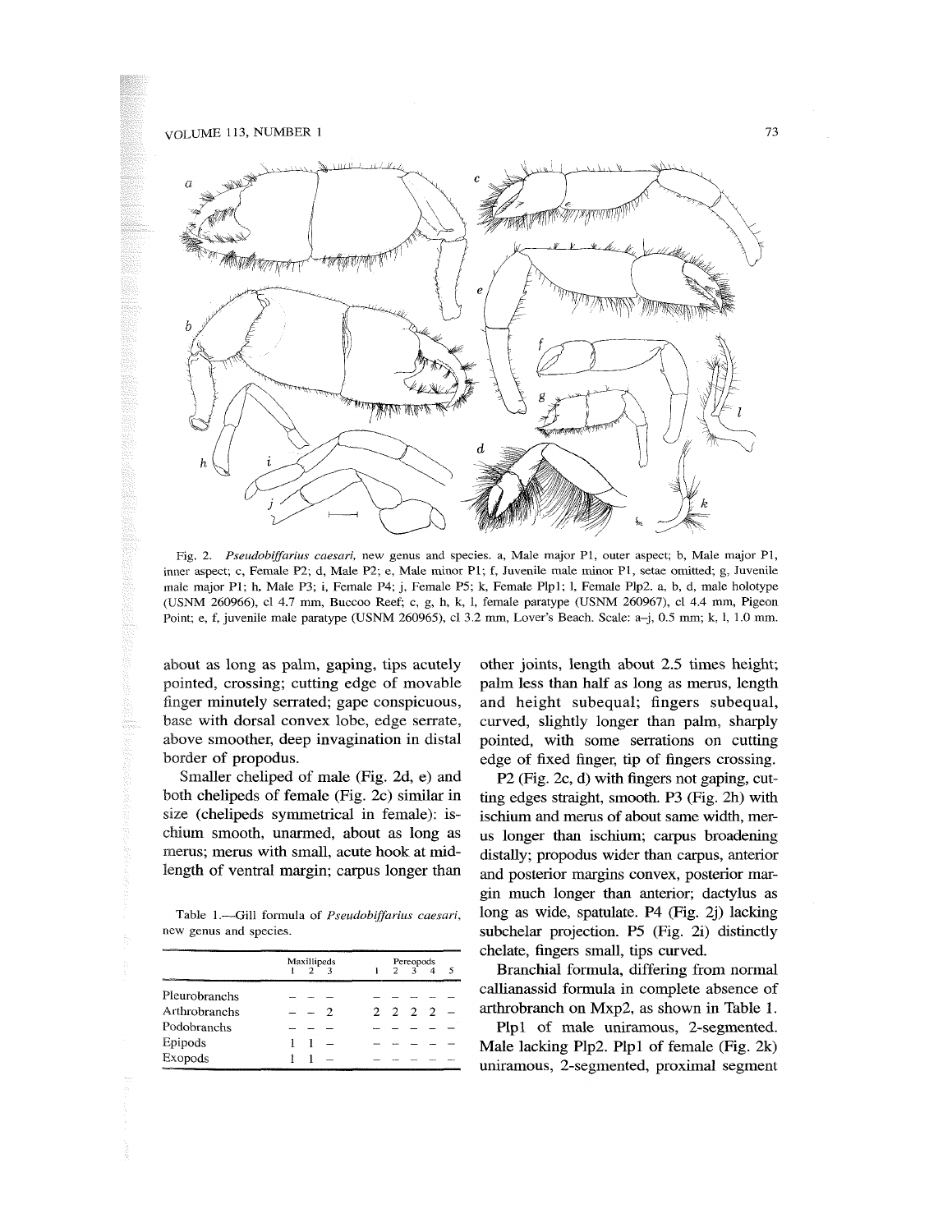

Fig. 3. *Pseudobiffarius caesari,* new genus and species: a-k, n, o, male holotype (USNM 260966), cl 4.7 mm, Buccoo Reef. *Pseudobiffarius caesari,* new genus and species: h, i, female paratype (USNM 260968), cl 3.6 mm, Buccoo Reef.—*Biffarius biformis* (Biffar, 1971): 1, m, male (USNM 266071), cl 5.5 mm. Fort Pierce, Florida (USNM 266071): a-b. Mandible; c, Maxl; d, Max2, e, Mxpl; f. Marginal setae of Mxpl, enlarged; g, Mxp2; h, Mxp3, inner face; i, Mxp3, outer face; j, Mxp3, inner face); l, Mxp3, outer face; m, Mxp3, inner face; n, o, Plp3 appendix interna. Upper scale, a-e,  $g-m = 0.5$  mm; lower scale, f, n, o, = 1.0 mm.

with subterminal and terminal patch of short setae; distal joint about as long as proximal, with a patch of small setae at midlength and 4 spiniform apical setae. Plp2 of female (Fig. 21) biramous; endopod straight, with long terminal setae and a few setae scattered along its length; exopod similar to endopod but curved and lacking longer apical setae. Plp3-5 with stubby, projecting appendices intemae (Fig. 3n, o) in both sexes.

Uropodal endopod (Fig. 4a, e) slightly longer than wide, margins densely setose; exopod slightly longer than and much wider than endopod, upper plate more than half as wide as lower

*Size.*—cl of males *{n =* 3), 3.2 to 5.4 mm; tl of largest male, 20 mm; cl of females *{n*   $= 6$ ), 2.6 to 6.0 mm, of ovigerous female, 4.1 mm; tl of largest female, 26 mm.

*Remarks.*—^Although this species superfi-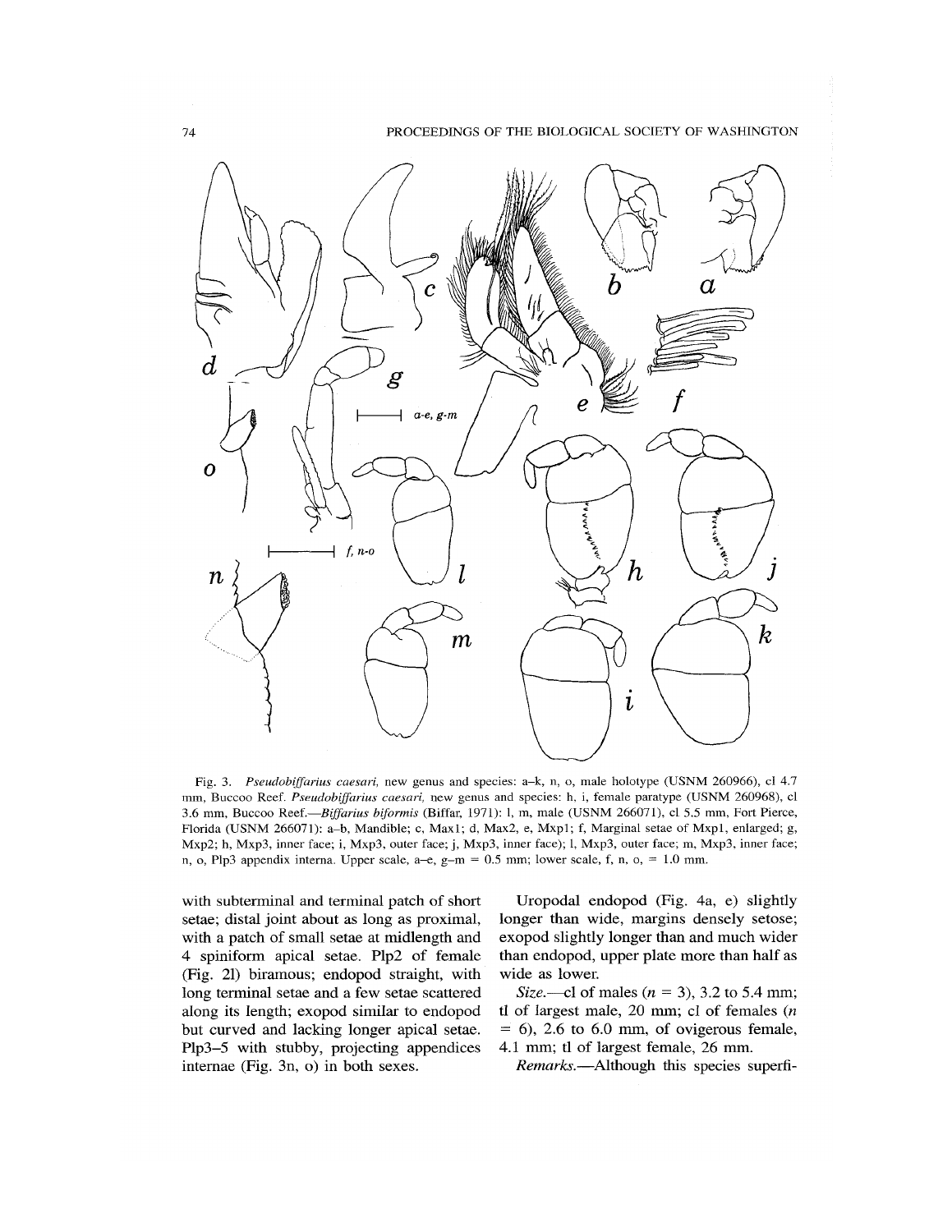

Fig. 4. *Pseudobijfarius caesari,* n. gen., n. sp. a. Dorsal view (pereopods omitted); b, Carapace and anterior appendages, dorsal view; c. Carapace and anterior appendages, lateral view; d, Abdomen, lateral view; e. Sixth abdominal somite, telson, and left uropod, dorsal view; f, Telson, dorsal view, enlarged; g. Details of telson margin, enlarged, a-d, f-g, female paratype (USNM 260967), cl 4.4 mm. Pigeon Point; e, female paratype (USNM 260968), cl 3.6 mm, Buccoo Reef. Scale: a, c-e, 2 mm; b, f, 1 mm; g, 0.5 mm.

cially resembles the type species of *Biffarius*, *B. biformis* (Biffar 1971), it differs in many features. In contrast to *B. biformis,* males have only one type of cheliped rather than two types, as reported by Biffar  $(1971)$  in B. *biformis. Pseudobijfarius caesari* also differs from *B. biformis* in having the A2 peduncle shorter than the Al peduncle, the upper Al flagellum much shorter, stouter, and with 9 or 10 rather than 18 to 20 segments. In *B. biformis* the inner face of the ischium of Mxp3 (Fig. 3m) lacks spinules, whereas there is a line of strong spinules on the inner surface of Mxp3 (Fig. 3h, j) in *P. caesari.* 

Examination of the telson under high magnification (Fig. 4f, g) yielded a very different picture of its marginal ornamentation than can be obtained under the magnification available from a dissecting microscope. In addition to being lined with short, plumose setae and some much longer ones, especially laterally, the posterior margin of the telson has a distinct median spine and a series of small, thick marginal spines and shorter submarginal spines, with two larger spines posterolaterally.

The shore fauna of Tobago is very rich in species of burrowing decapods. Among